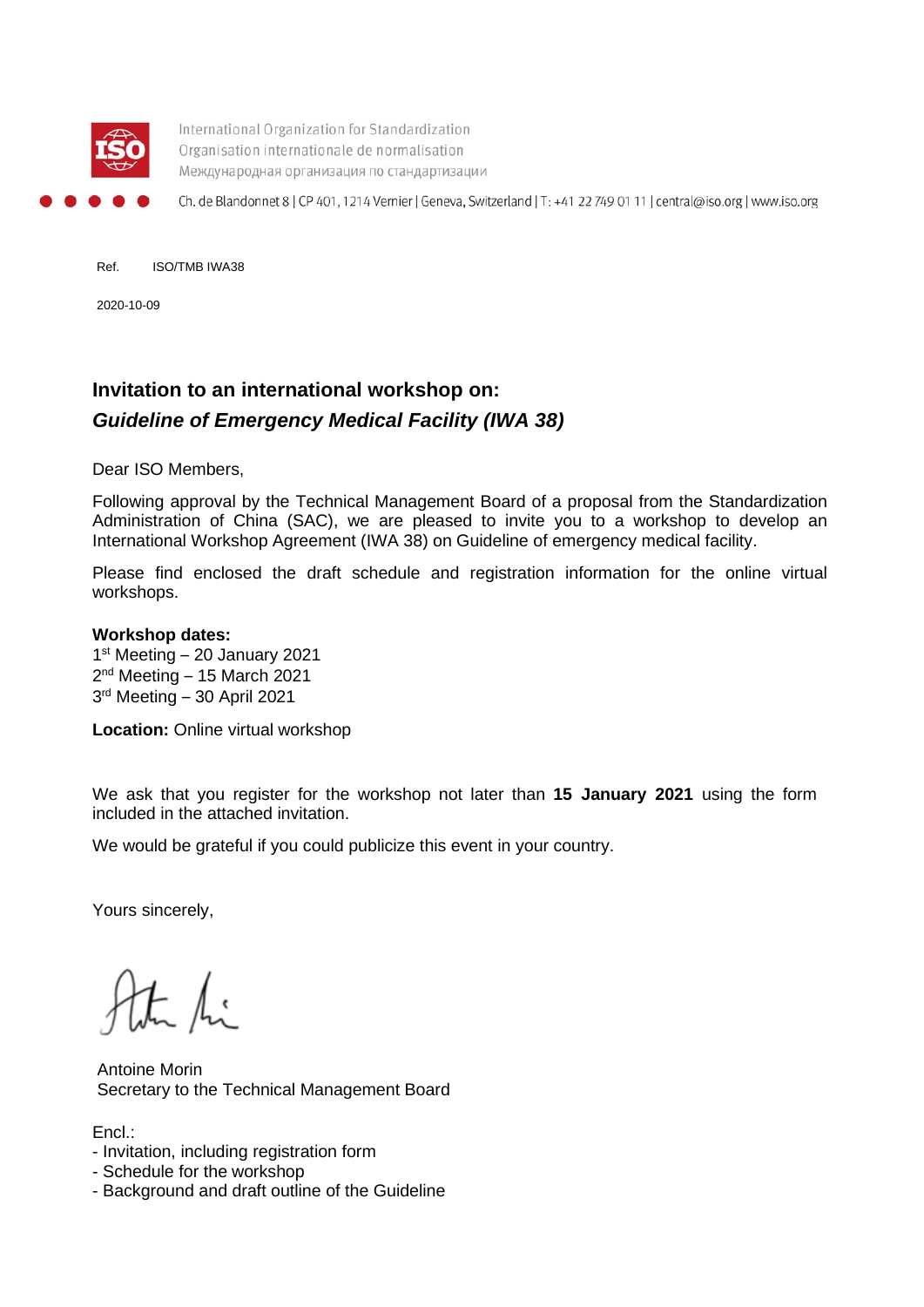#### INVITATION

# INVITATION LETTER TO ATTEND THE INERNATIONAL WORLSHOP AGREEMENT ON "BUILDING GUIDELINES OF EMERGENCY MEDICAL FACILITY FOR RESPIRATORY INFECTIOUS DISEASES"

The ISO TMB (International Organization for Standardization Technical Management Board) has approved the request from SAC (Standardization Administration of China) to develop a formalized building guideline for emergency medical facility. SAC and IPPR (China IPPR International Engineering Company Limited) invite all interested stakeholders to attend ISO International Workshop Agreement (IWA) on compiling and development of this guideline via web meetings. This invitation requests your registration in this process.

Public health emergency issues happened frequently in recent years. The outbreak and prevalence of Covid-19 this year, has caused great losses to people's lives and social economy. 2003 SARS, 2012 MERS and Covid-19 all have the characteristics of strong infectious capability, fast transmission speed, and ask for higher requirements for the construction of emergency medical facilities.

An IWA is a type of document that is developed with direct participation of stakeholders outside the traditional ISO country representation system to enable all players to negotiate in an "open workshop" environment.

The proposal of this Guidelines summarizes the successful experience in the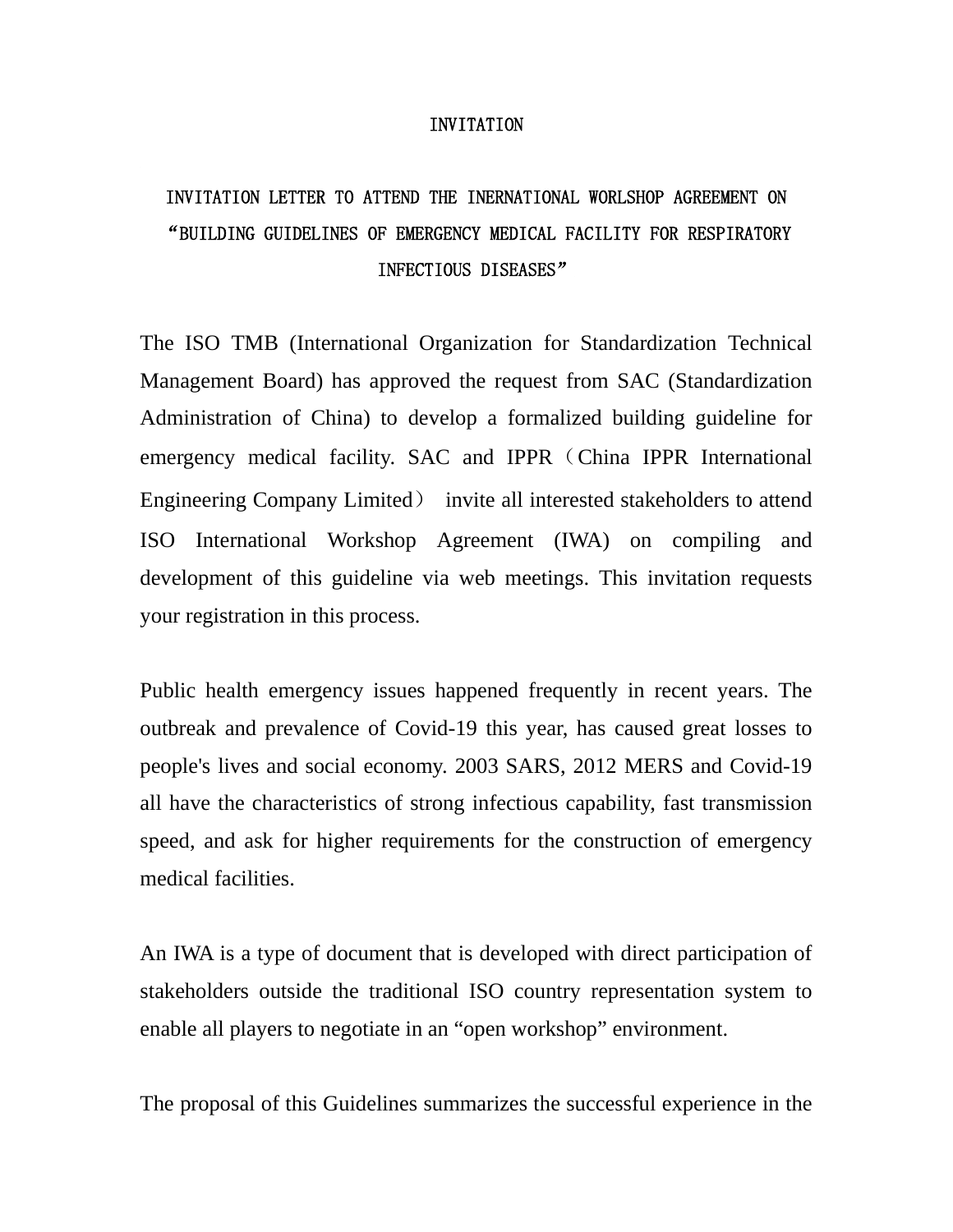construction of emergency medical facilities in China's previous practice, studies the new problems which appeared in current epidemic situation, provides the technical standards for the design of emergency medical facilities. The guidelines provide a strong technical guarantee for the construction of the emergency medical facilities in a scientific and efficient way.

The publication and implementation of ISO standards are bound to provide technical support for the rapid and standardized design and construction of relevant emergency medical facilities worldwide.

As a member of ISO, SAC will facilitate the standards development process. The publication and implementation of ISO standards will certainly provide a high standard for the rapid and standardized design and construction of relevant emergency medical facilities worldwide.

To confirm your participation in the workshops, kindly reference the registration and contact information below. There is no participation fee. If you have any questions, please do not hesitate to contact Mr. Ma Jie [\(majie@ippr.net](mailto:majie@ippr.net) +8613901108307).

We hope that you will join us in this important work!

Yours sincerely

Standardization Administration China IPPR International Of China Engineering Co., Ltd.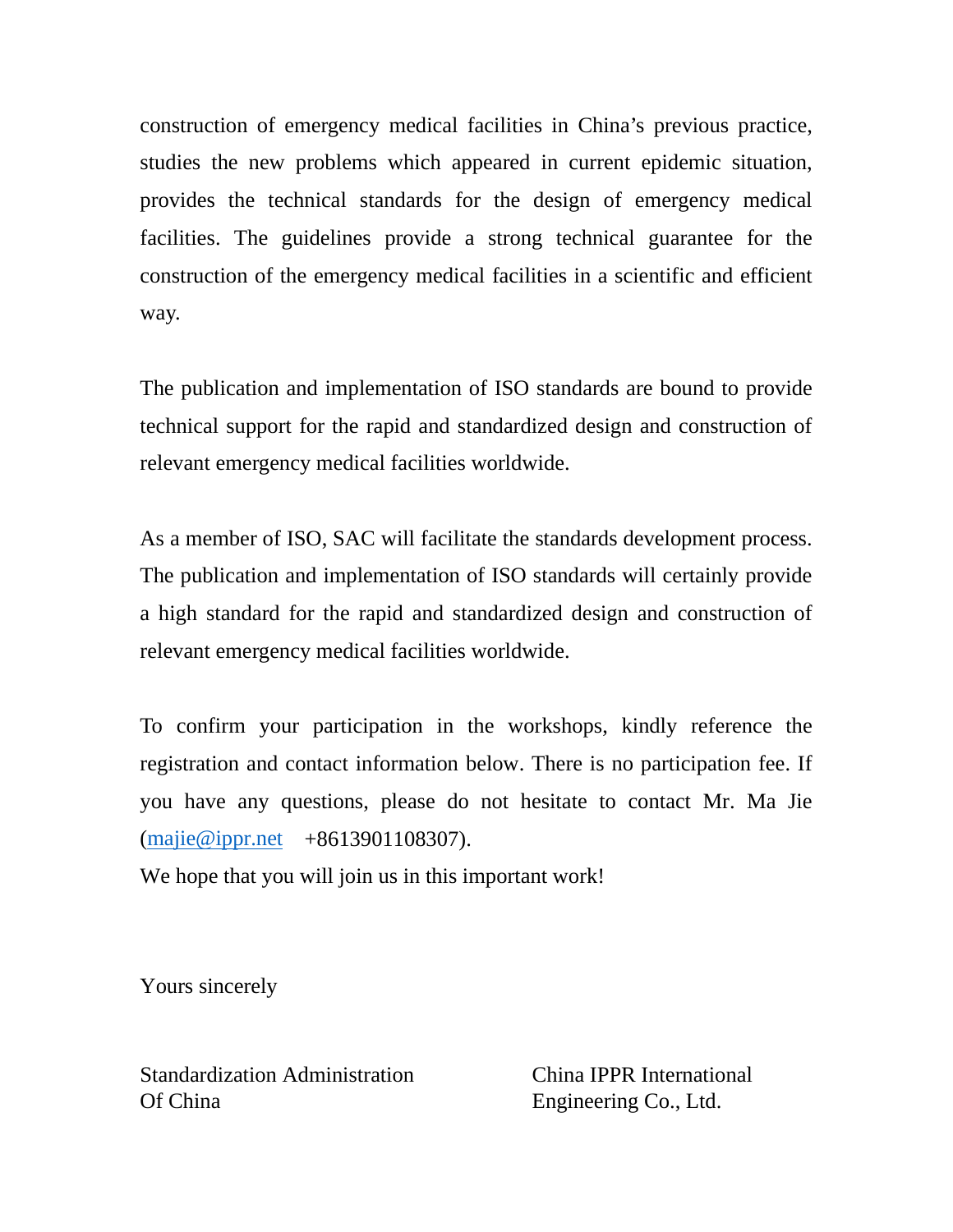## **The working schedule**

Due to the continuing uncertainties of the COVID-19 crisis, several web meetings will be held instead of physical workshop. This IWA will be set up during the web workshops. An introductory web meeting will be started. Also, an initial discussion will be performed and circulated to registered participants. All of the proposal and commence could be sent via correspondence, probably complemented by web meetings. After the finalization, the text will be edited and published. The published document can then be purchased via national standards bodies. All the dates can be found in the list below:

## **2021-1-20 The first web meeting of introduction**

Web meetings to introduce the participants to the ISO process and the IWA on Building Guideline of Emergency Medical Facility

## **2021-03-15 The second web meeting of the workshop**

The meeting where all comments will be considered by participants Working language is English.

Please note that it is also possible to submit only written comments without participation in these web meetings. The submitter will receive written response from the web meeting organizer.

Main Agenda:

- Welcome by the Chair and secretary, adoption of the agenda, general announcement and workshop program
- Presentation of the objective of the IWA, initial discussions and current draft
- IWA workshop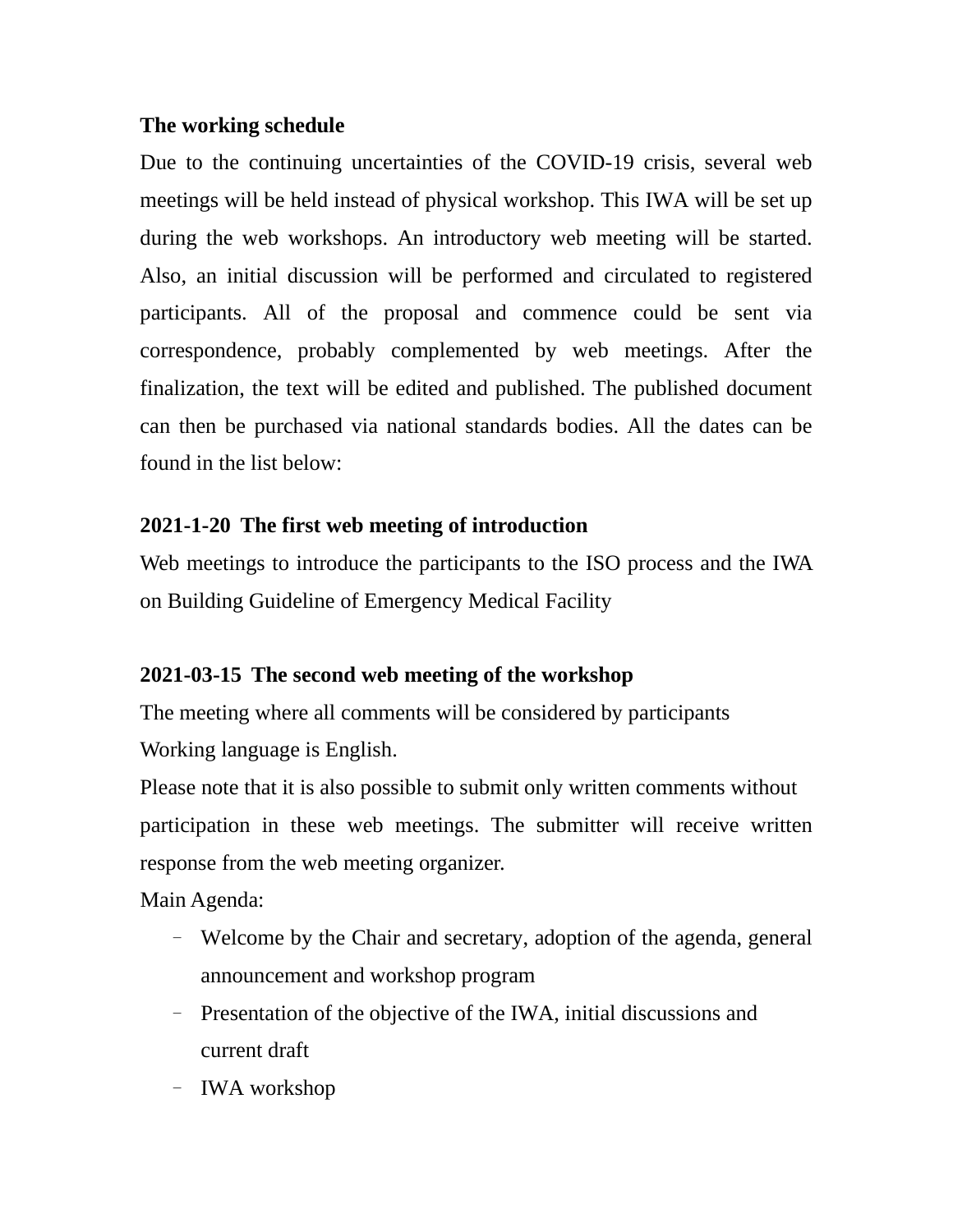- Summary and next step
- Chair's closing remarks

# **2021-4-30 The third web meeting for the second consultation and drafting workshop**

Drawing on the results of the second revised document will be developed one consolidated agreement. The draft will be circulated among all of the participants and ask for their comments. All the comments will be collected and following step will be confirmed therefore.

## **2021-5-14 Finalization of Guidelines**

The IWA will be finalized, based on the thematic discussion of the workshop. A final proposal will be presented to the International Organization for Standardization (ISO) for publication.

## **2021-6-1 Publication and Distribution**

The final product of the workshop will be sent to ISO for publication. ISO members may market and promote the document through their regular channel

## **Participation**

Participation in the workshop via web meetings: please register as soon as possible. Please send your registration mail to Mr. Ma Jie majie@ippr.net Participation in the development of the IWA: Please register as soon as possible but no later than 15 January 2021 via the registration form.

By submitting the registration form you will agree to the Declaration on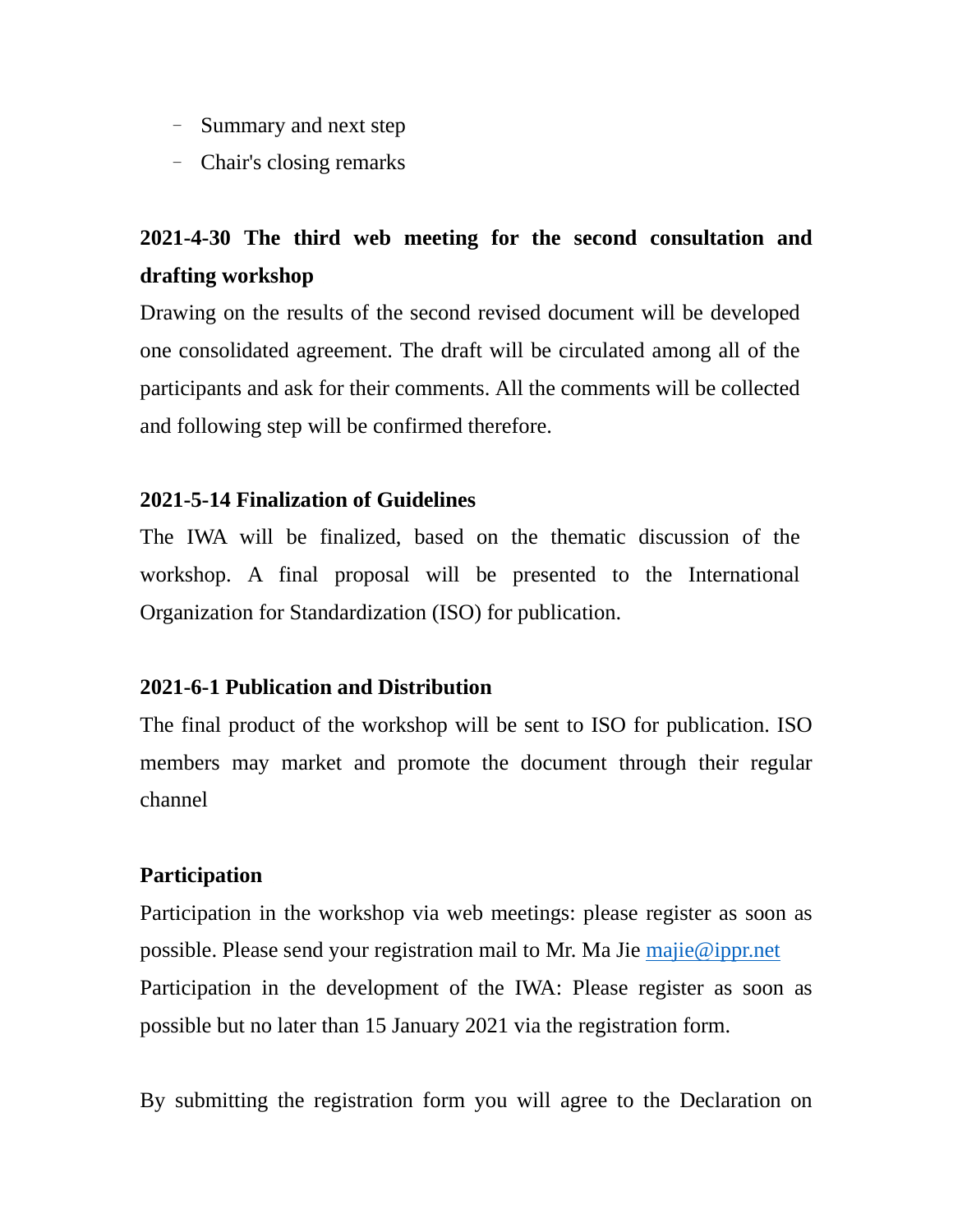copyright and data protection, the ISO Code of Conduct for technical work and ISO policy on communication of committee work. More useful resources for participants involved in ISO technical work can be found on the website of ISO.

You can contact your national standardization body for more information.

There is no participation fee.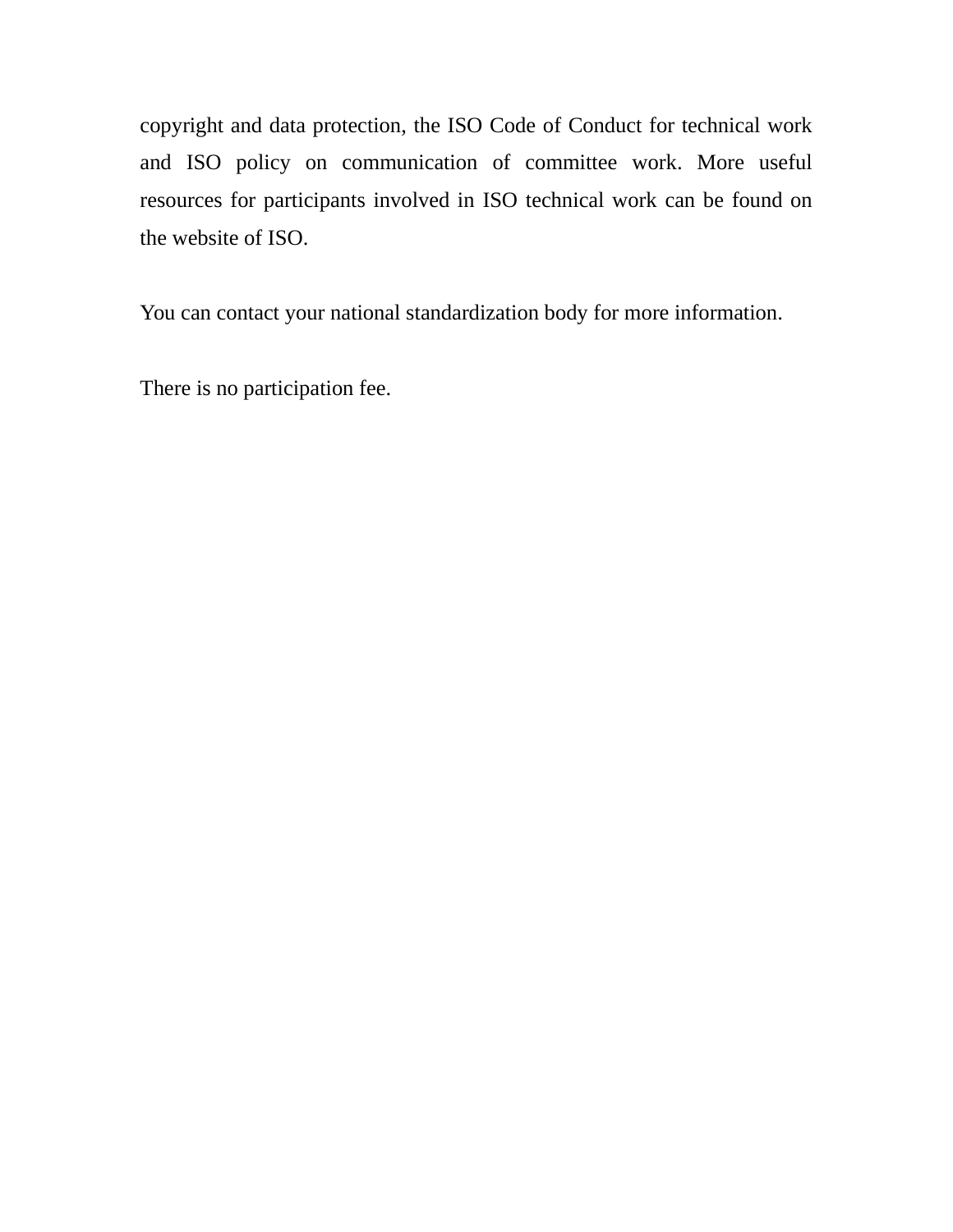### **Annex 1 ‐ About the IWA Process**

#### ISO's International Workshop Agreements (IWAs)

The IWA model is a quick way to obtain a recognized ISO document for your work. It is designed to be a flexible model so the format and content of the IWA, and the process to obtain it, are largely decided by the proposing

| <b>Step 1</b>                                                                                                                                                                                                                                                                                                                                                                                                                                                                                                                                                                                           | Step 2                                                                                                                                                                                                                                                                                                                                                                                                                                                                                                               | Step 3                                                                                                                                                                                                                                                                                                                                                        | Step 4                                                                                                                                                                                                                                                                                                                                                                                                                                                                                                                                                                                                         | Step 5                                                                                                                                                                                                                                                                                                                                                                               |
|---------------------------------------------------------------------------------------------------------------------------------------------------------------------------------------------------------------------------------------------------------------------------------------------------------------------------------------------------------------------------------------------------------------------------------------------------------------------------------------------------------------------------------------------------------------------------------------------------------|----------------------------------------------------------------------------------------------------------------------------------------------------------------------------------------------------------------------------------------------------------------------------------------------------------------------------------------------------------------------------------------------------------------------------------------------------------------------------------------------------------------------|---------------------------------------------------------------------------------------------------------------------------------------------------------------------------------------------------------------------------------------------------------------------------------------------------------------------------------------------------------------|----------------------------------------------------------------------------------------------------------------------------------------------------------------------------------------------------------------------------------------------------------------------------------------------------------------------------------------------------------------------------------------------------------------------------------------------------------------------------------------------------------------------------------------------------------------------------------------------------------------|--------------------------------------------------------------------------------------------------------------------------------------------------------------------------------------------------------------------------------------------------------------------------------------------------------------------------------------------------------------------------------------|
| <b>Make the proposal</b>                                                                                                                                                                                                                                                                                                                                                                                                                                                                                                                                                                                | <b>Get ISO/TMB approval</b>                                                                                                                                                                                                                                                                                                                                                                                                                                                                                          | <b>ISO/CS</b> circulates the<br>details of the workshop                                                                                                                                                                                                                                                                                                       | Hold the workshop and agree<br>the document                                                                                                                                                                                                                                                                                                                                                                                                                                                                                                                                                                    | <b>Publish the IWA</b>                                                                                                                                                                                                                                                                                                                                                               |
| <b>Approach ISO Central</b><br>Secretariat or any ISO<br>member with your proposal.<br>Your proposal should<br>include:<br>Purpose and justification<br>✓<br><b>Relevant documents</b><br>Lists of organizations<br>that may be interested<br>Indications of any ISO<br>member body willing to<br>act as Secretariat<br>An estimate of the<br>✓<br>number of meetings if<br>more than one is<br>envisaged<br>Details of any proposed<br>$\checkmark$<br>special arrangements for<br>distribution of the IWA<br>Note: a form is available to<br>facilitate submitting your<br>proposal for TMB approval. | • ISO/CS then circulates<br>your proposal to the<br><b>ISO/TMB</b> for approval<br>(checking any<br>proposed distribution<br>arrangements with the<br>ISO/Sec-Gen).<br>• The TMB will also<br>formally assign /<br>confirm the ISO<br>member body who will<br>be your secretariat for<br>the project.<br>• The ISO member body<br>works with the<br>proposer to decide full<br>details of the<br>Workshop:<br>Price (if any fee)<br><b>Time/Date/Venue</b><br>Format<br>Background<br>Doc supply<br>Process<br>Chair | • A notification – with the<br>full details agreed at<br>Step $2 -$ is circulated to<br>all ISO members (by<br>ISO/CS)<br>• ISO member bodies can<br>then circulate the proposal<br>as widely as possible in<br>order to publicize it to<br>potentially interested<br>parties.<br>Note: Any organization or<br>company or individual is<br>allowed to attend. | • At the meeting the Chair<br>(nominated in advance) will<br>be confirmed.<br>• During the whole IWA<br>process, the Chair must be<br>impartial and seek to ensure<br>the maximum amount of<br>consensus possible has<br>been achieved.<br>• Document is drafted and<br>circulated to the workshop<br>participants.<br>• This can be repeated until<br>the Chair believes that the<br>best possible consensus has<br>been obtained.<br>Note: One possible<br>mechanism is that the<br>workshop participants work<br>online on a dedicated Web site.<br>Note: Multiple meetings can<br>take place if necessary. | • The final draft of the IWA is<br>sent by the secretariat to<br>ISO/CS.<br>• ISO/CS formats the<br>$document - giving it the$<br>relevant ISO cover page /<br>logo.<br>• ISO/CS then supplies the<br>document to all its member<br>bodies who can supply it as<br>they see fit.<br>• Any special arrangements<br>for the distribution of the<br>IWA should be put in place<br>here. |
| Start - ISO/CS will<br>normally take less than one<br>month to process your<br>proposal                                                                                                                                                                                                                                                                                                                                                                                                                                                                                                                 | <b>Maximum of three</b><br>months                                                                                                                                                                                                                                                                                                                                                                                                                                                                                    | Three months (90 days)<br>advance notice is required<br>before holding the<br>workshop.                                                                                                                                                                                                                                                                       | This stage depends on the<br>scope of the IWA. However,<br>aim to finish in three months<br>or less                                                                                                                                                                                                                                                                                                                                                                                                                                                                                                            | <b>One month</b>                                                                                                                                                                                                                                                                                                                                                                     |

Should not take longer than 12 months - aim for less.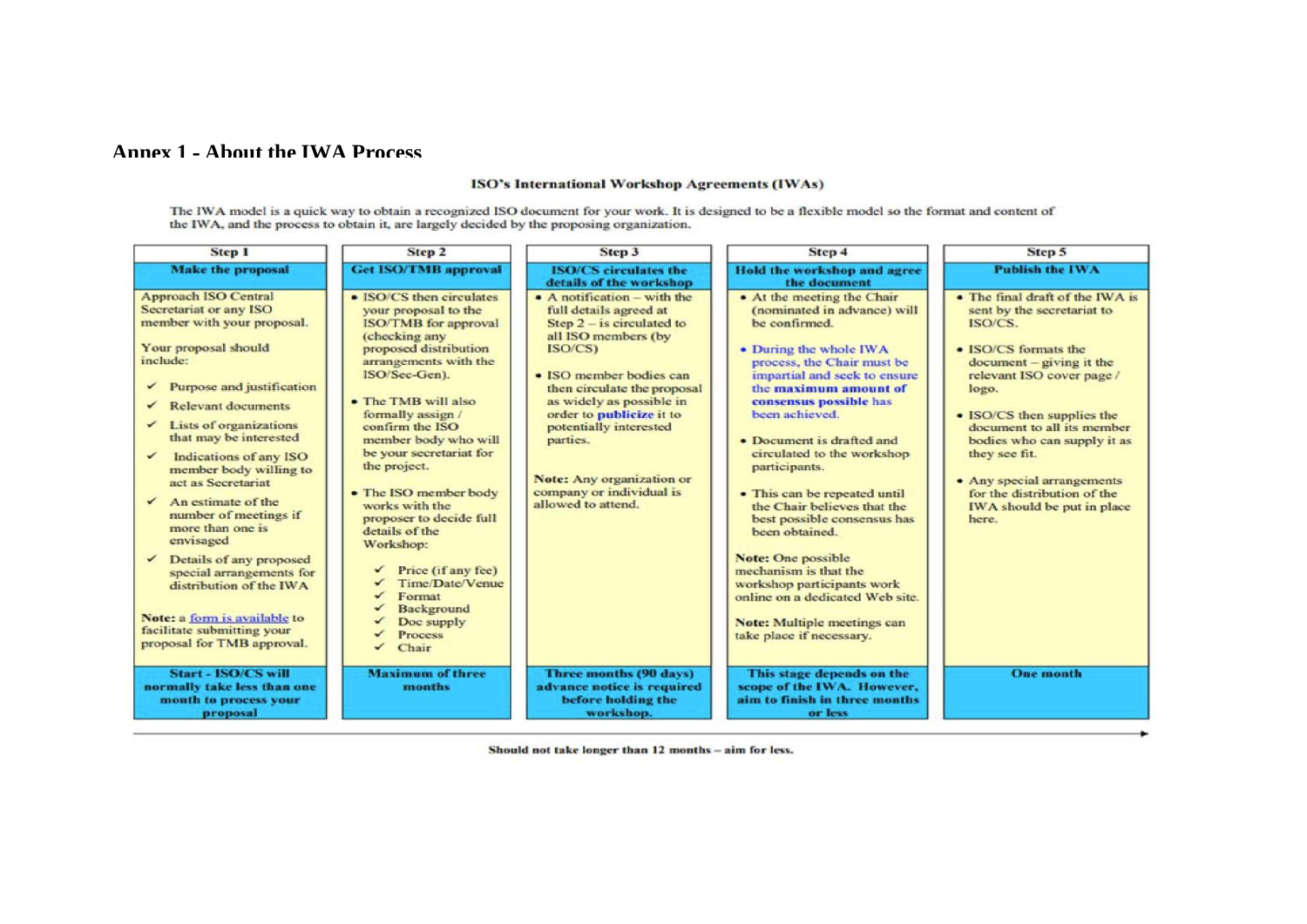#### ISO's International Workshop Agreements (IWAs)

#### What is an IWA?

An IWA is an ISO document produced through a workshop meeting rather than through the full ISO technical committee process. Market players and other stakeholders directly participate in developing an IWA and do not have to go through a national delegation.

#### What subjects do they cover?

An IWA can be produced on any subject

#### Why should I choose the IWA?

An IWA will:

- Involve the main players from your target sector (public or private) and allow a sector to develop clear rules on an issue.
- Give visibility to your professional practices or reference documents (ISO is a highly recognized international body).
- Help you shape the future direction of the subject and influence any future ISO standard.
- . Allow you to develop relationships within a profession or sector.
- Create understanding and co-ordination amongst your various stakeholders.
- Share best practice in a sector.
- Improve quality and interoperability.
- Lead to worldwide visibility due to ISO members' distribution networks.
- Help you to develop a members-only forum to communicate using, for example, a dedicated Web site.

#### Who will be involved?

Anyone can propose an IWA and anyone can participate in developing one. An ISO member body will be assigned to help you organize and run the workshop. This gives the project credibility by ensuring that the basic principles of international standardization (transparency, fairness and consensus) are applied.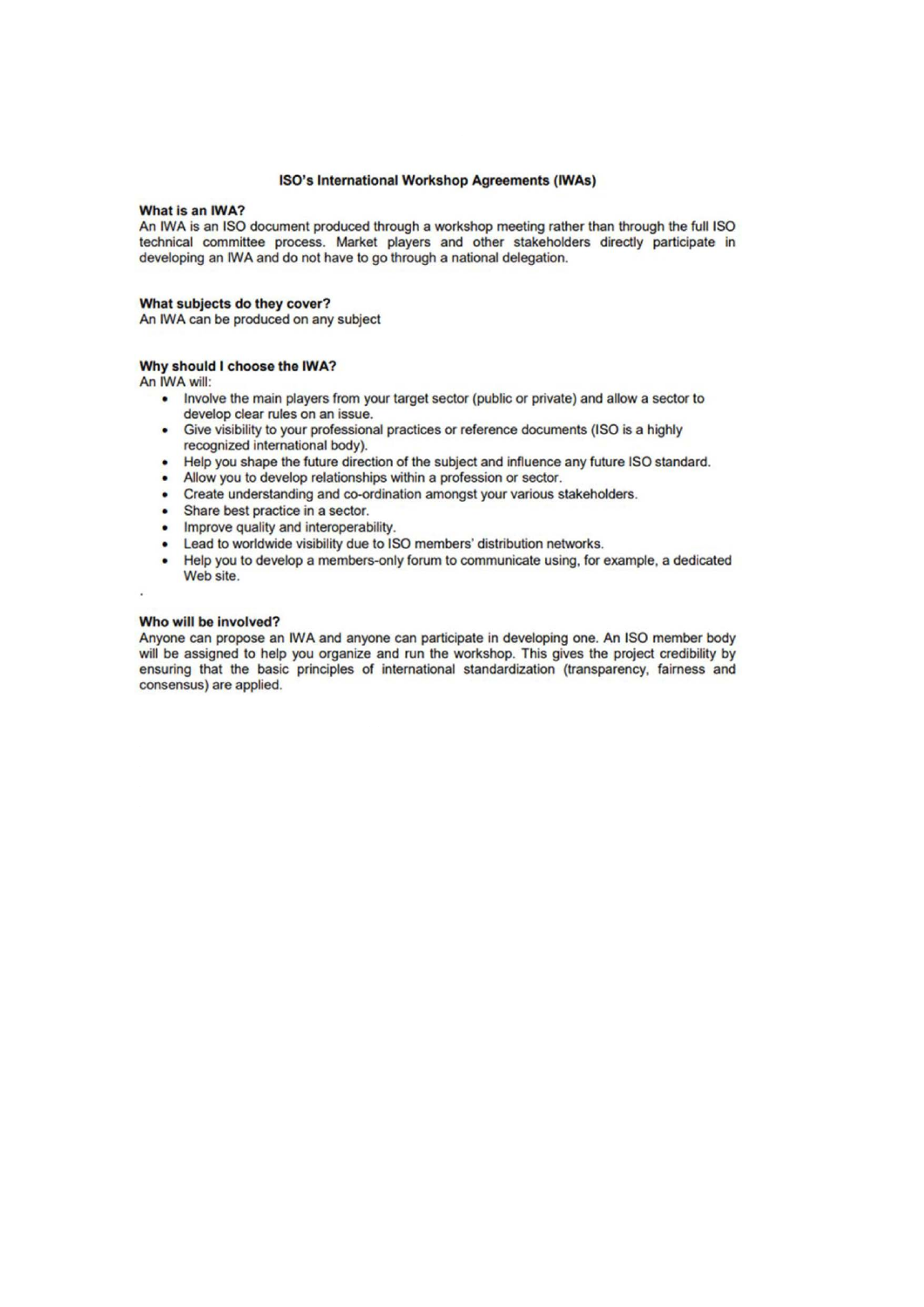## **Registration for ISO/IWA 38 – BUILDING GUIDELINES OF EMERGENCY MEDICAL FACILITY FOR RESPIRATORY INFECTIOUS DISEASES**

Standardization Administration of China (SAC) and China IPPR International Engineering Company Limited invite all interested stakeholders to join the development of an ISO International Workshop Agreement (IWA) on "BUILDING GUIDELINES OF EMERGENCY MEDICAL FACILITY FOR RESPIRATORY INFECTIOUS DISEASES".

The purpose of this IWA is to develop a document of ISO standards for the rapid and standardized design and construction of relevant emergency medical facilities worldwide.

Please send your registration form to Mr. Ma Jie[\(majie@ippr.net\)](mailto:majie@ippr.net). We will send relevant documents to you.

If you have any questions, please contact Mr. Ma Jie; [majie@ippr.net](mailto:majie@ippr.net)

### **Registration info needed from participants:**

- 1. Full name:
- 2. Organization:
- 3. Country of residence:
- 4. E-mail :
- 5. Which meeting will you participate?
	- □The first web meeting
	- $\square$ The second web meeting
	- $\square$ The third web meeting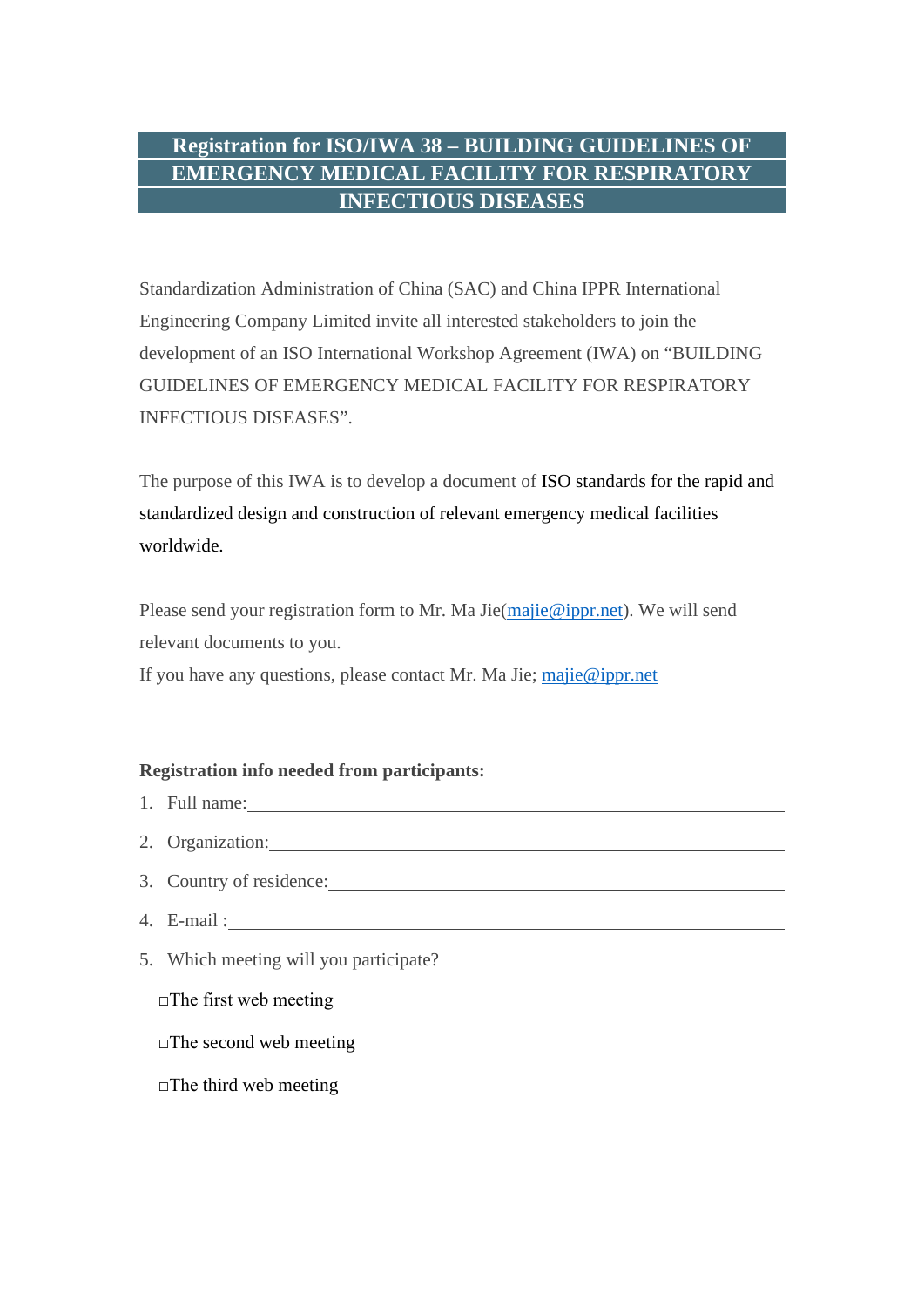## **Annex II. BUILDING GUIDELINES OF EMERGENCY MEDICAL FACILITY FOR RESPIRATORY INFECTIOUS DISEASES**

### **Contents**

### **Foreword**

Public health emergency issues are frequently happened in recent years. The outbreak and prevalence of Covid-19 this year, have caused great losses to people's lives and social economy. 2003 SARS、2012 MERS and Covid-19 all have the characteristics of strong infectious capability, fast transmission speed, and ask for higher requirements to emergency medical facilities.

In 2003, the Xiaotangshan emergency facility for SARS was build within seven days and received 680 SARS patients in total during that period, nearly one tenth of the global cases and one seventh of the Chinese cases. It played a decisive role in the fight against the epidemic. In 2020 Wuhan Huoshenshan hospital (1000 beds) and Leishenshan hospital (1600 beds) were built based on the same concept. They also played an important role in the process of fighting the Covid-19, and provided facilities guarantee for the isolation and treatment to the confirmed cases observation to the suspected cases.

The proposal of this Guidelines summarize the successful experience in the construction of emergency medical facilities in China in the past, to study the new problems which appeared in current epidemic situation, provide the technical standards for the design of emergency medical facilities. The guidelines provide a strong technical guarantee to build the emergency medical facilities in a scientific and efficient way.

The compile publication and implementation of ISO standards would certainly provide a technical support for building a high standard emergency medical facilities in a quick and ease method worldwide.

### **Introduction**

### **1 Scope**

The Guidelines are suitable for emergency medical facilities project for respiratory infectious diseases that are newly built or expansion within an existing campus. They could be quickly constructed by using prefabricated standard panels or box system with steel structure system

### **2 Standard and related References**

Set out the relevant specifications, standards and documents cited.

### **3 Terms and definitions**

Giving the definition of specific terms which present in guidelines such as Emergency Medical Facilities, Clean Area, Semi-Contaminated Area, Contaminated Area, Negative Air Pressure Wards, etc.

### **4 Abbreviated terms**

**5 Principles**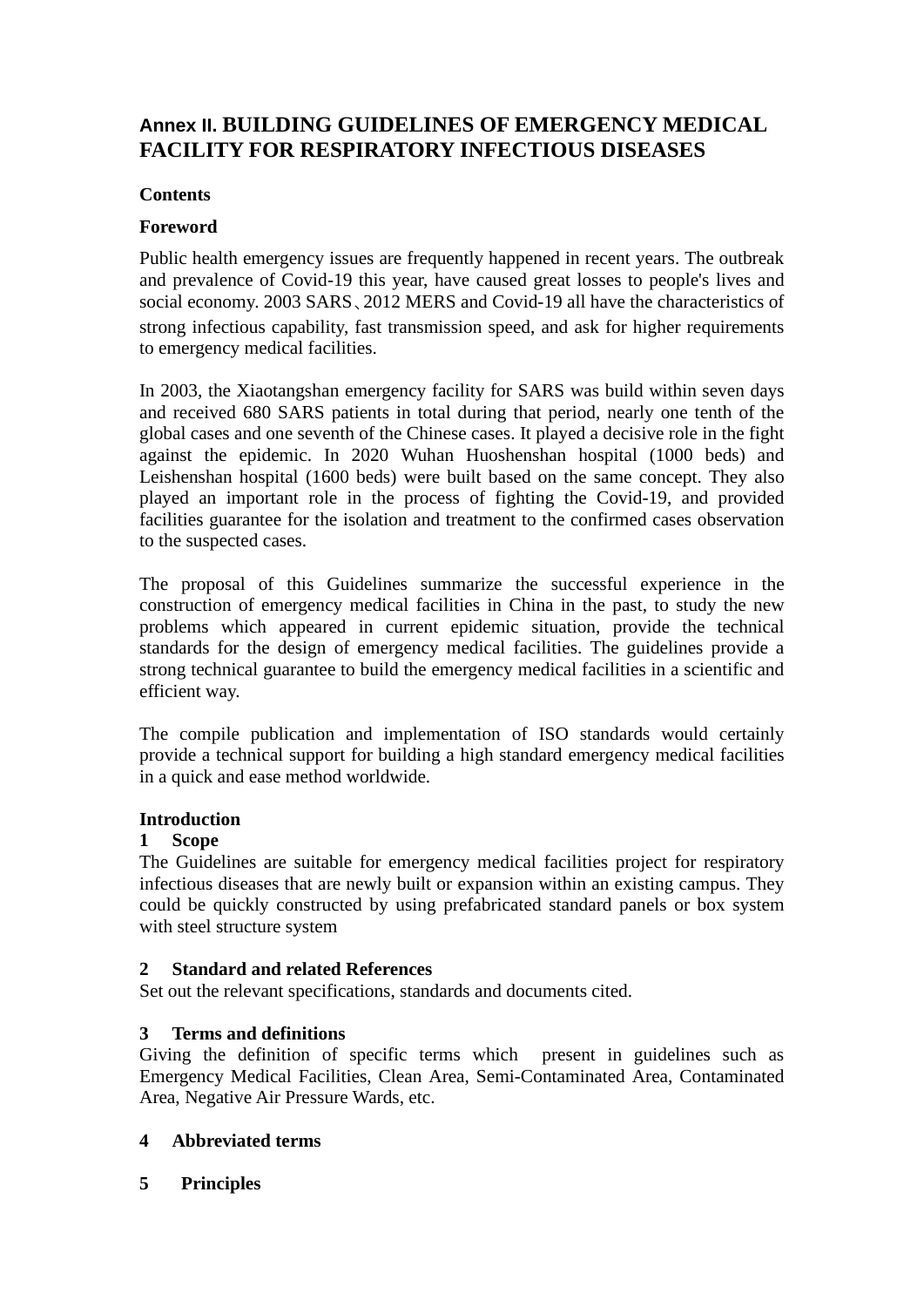This chapter high lights the key principles of resource sharing, process efficiency and system security.

### **6 Location and Planning**

This chapter puts forward the principles of campus selection and general layout of emergency medical facilities either planning in a new campus or expansion in an existing campus.

### **7 Adopted Building Solution**

The technical requirements of building construction based on either box type or panel type prefabricated system are presented in this chapter.

### **8 Architecture**

According to the characteristics of infectious disease hospital, the campus is divided as Clean Area, Semi-Contaminated Area and Contaminated Area. The key planning points of medical process and the requirement of room setting of diagnosis and treatment service for Check-in Area, Medical Technology Area and Ward Area are given in this chapter.

### **9 Structure system**

As a prefabricated emergency medical facilities built with fast method, the key performance requirements of building structure are given.

### **10 Water supply and drainage system**

The technical points of water supply, hot water supply, drainage system as well as waste water sewage treatment station and other systems are presented.

### **11 Ventilation and air conditioning system**

The main design principles of air flow control, including air intake and exhaust, central heating and air conditioning system are described. The key points of negative pressure air control in isolated ward are especially presented.

### **12 Electricity system**

The setting principles of power supply and distribution system, artificial lighting system, lightning protection grounding system, etc. are described.

### **13 Intelligent technology system**

The key principle for security surveillance system, remote consultation by telemedicine, video surveillance system and building automation management system …etc. are given.

### **14 Medical gases system**

The key setting principle of vacuum suction, medical oxygen, pressure air system and others as well as their station are provided.

### **15 Equipment**

Provide the main technical points of the main related equipment.